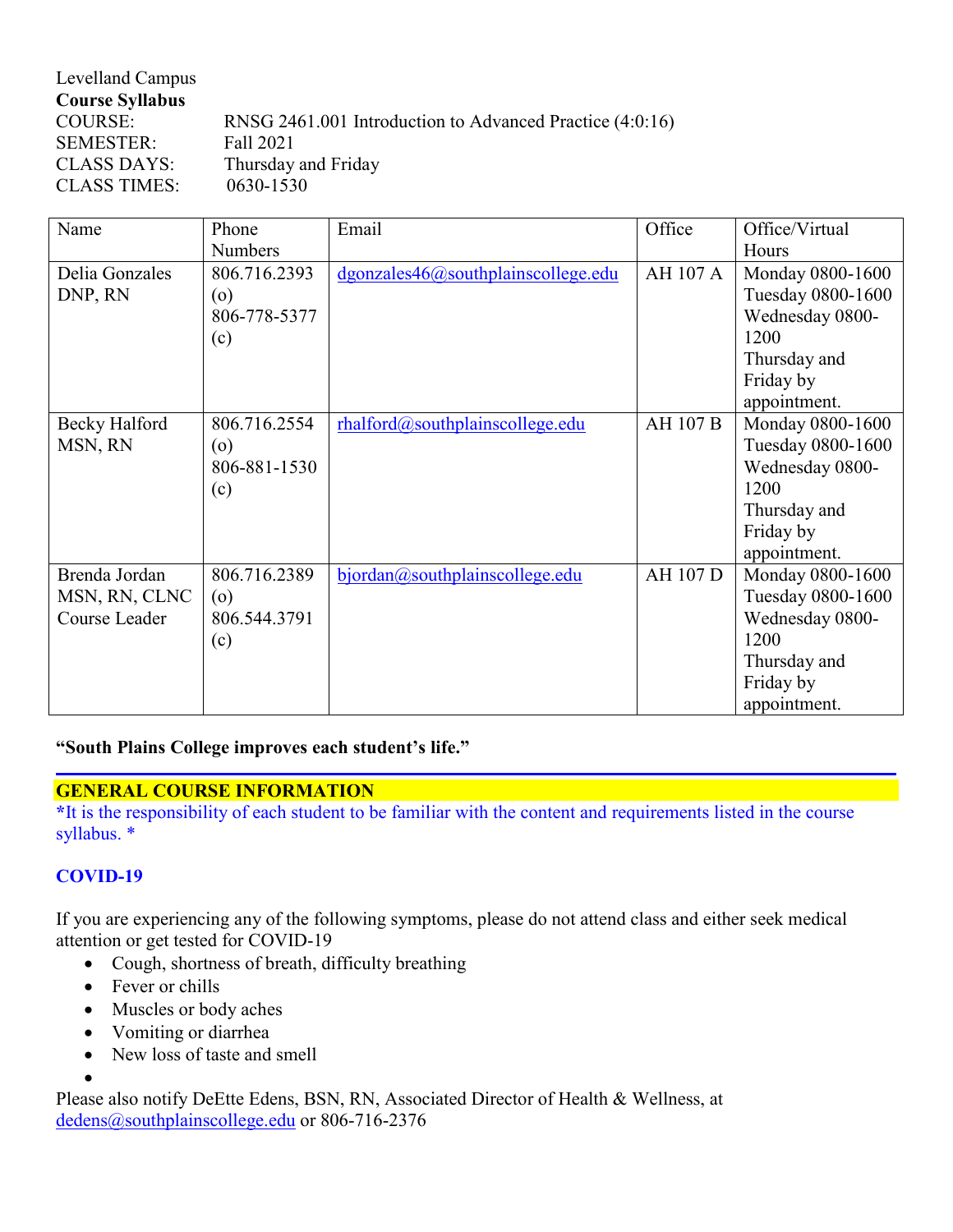### **COURSE DESCRIPTION**

A health-related work-based learning experience that enables the student to apply specialize occupational theory, skills, and concepts. Direct supervision is provided by the clinical professional. Clinical experiences are unpaid external learning experiences. Emphasis is placed on the student functioning within the four roles of nursing, being accountable and responsible for appropriate nursing decisions in the provision of safe nursing care, and pursuing professional, personal, ethical, and legal growth and development. This course must be taken concurrently with RNSG 1443-Complex Concepts of Adult Health.

# **STUDENT LEARNING OUTCOMES**

At the completion of the semester students will:

- 1. Utilize critical thinking and systematic problem-solving process as a framework for providing care for adult patients in structured health care setting with complex health care needs.
- 2. Integrate theoretical concepts with nursing knowledge and skills to meet the basic needs of patients, families, and/or groups throughout the life span in a variety of settings.
- 3. Integrate the five-step nursing process into nursing practice.
- 4. Formulate safe cost-effective nursing care in collaboration with members of health care team using critical thinking, problem- solving and the nursing process in a variety of settings through direct care, assignment, or delegation of care.
- 5. Utilize critical thinking and problem-solving skills in prioritizing the management and coordination of all aspects of care.
- 6. Incorporate effective skills of communication and collaboration with patients, families, and/or groups in a variety of settings.
- 7. Integrate principals of teaching-learning in providing information to patients, families, and/or groups regarding promotion, maintenance, and restoration of health or the process of death and dying.
- 8. Communicating in the applicable language of the occupation and the business industry.
- 9. Coordinate appropriate referral sources to meet the needs of patients, families, and/or groups.
- 10. Delegates appropriate assignments to members of the health care team.
- 11. Evaluate the effectiveness of community resources in the delivery of health care to patients, families, and/or groups.
- 12. Coordinate health care team in delivering care to patients, families, and/or groups.
- 13. Integrate principals of advocacy to provide quality health care for patients, families, and/or groups.
- 14. Demonstrate legal and ethical behavior, safety practices, interpersonal and teamwork skills.
- 15. Integrate actions and act as a health care advocate to provide quality health care for patients, families, and/or groups.
- 16. Integrate the roles of the professional associated degree nurse in the provision of care for adult patients and families.
- 17. Evaluate clinical data, current literature, responses, and outcomes to therapeutic interventions to make appropriate nursing practice decisions.
- 18. Evaluate the responsibility for professional and personal growth and development.
- 19. Integrate ethical and legal responsibility and accountability for one's nursing practice.
- 20. Evaluate one's own caring behavior when interacting with patients, families, and members of the health care profession.

### 21. Apply the theory, concepts, and skills involving specialized materials, equipment, procedures, regulations, laws, and interactions within and among political, economic, environmental, social, and legal systems associated with the particular occupation and business/industry.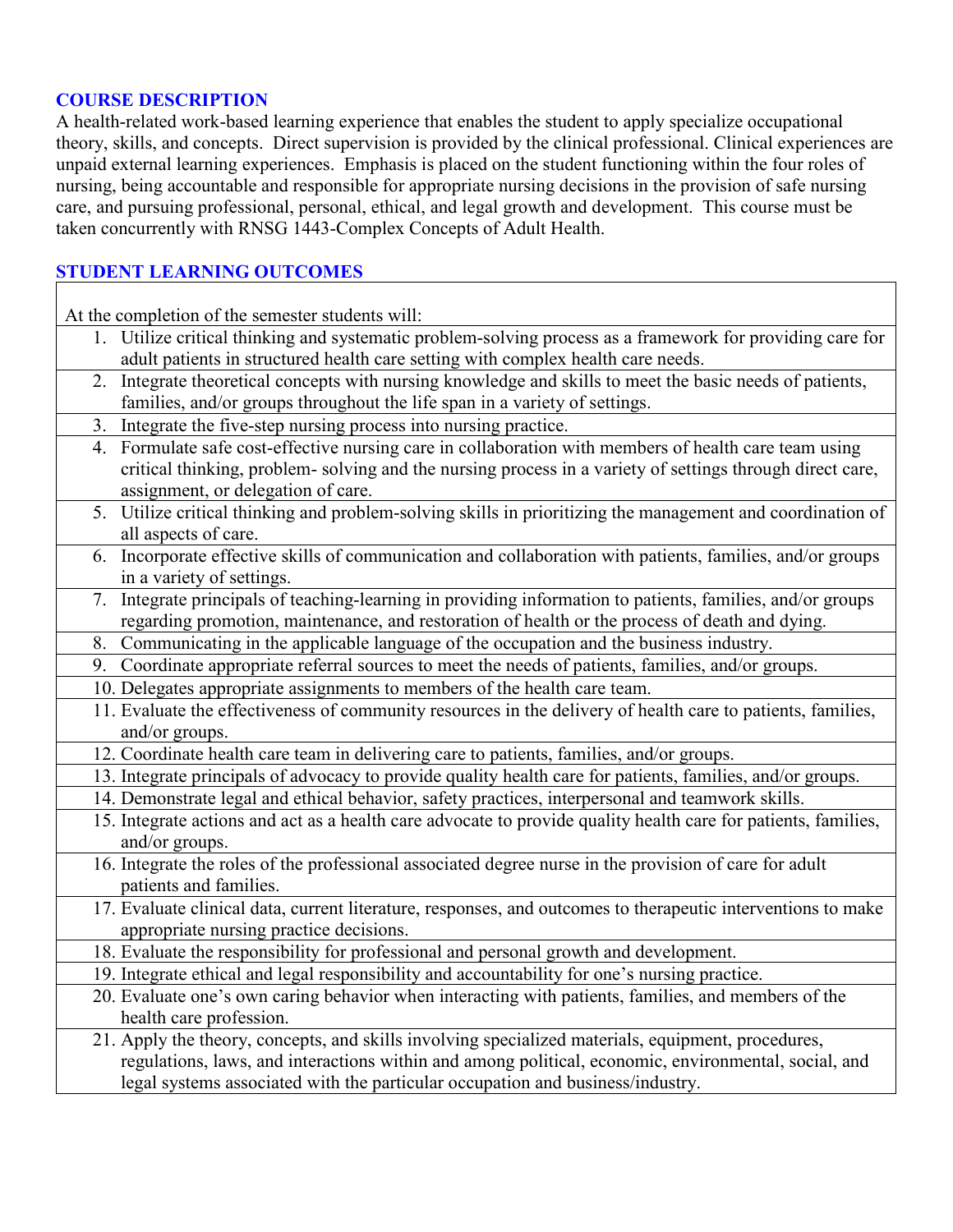See unit contents.

## **EVALUATION METHODS**

Written assignments as assigned.

### **ACADEMIC INTEGRITY**

It is the aim of the faculty of South Plains College to foster a spirit of complete honesty and a high standard of integrity. The attempt of any student to present as his or her own any work which he or she has not honestly performed is regarded by the faculty and administration as a most serious offense and renders the offender liable to serious consequences, possibly suspension.

**Cheating** - Dishonesty of any kind on examinations or on written assignments, illegal possession of examinations, the use of unauthorized notes during an examination, obtaining information during an examination from the textbook or from the examination paper of another student, assisting others to cheat, alteration of grade records, illegal entry or unauthorized presence in the office are examples of cheating. Complete honesty is required of the student in the presentation of any and all phases of coursework. This applies to quizzes of whatever length, as well as final examinations, to daily reports and to term papers.

**Plagiarism** - Offering the work of another as one's own, without proper acknowledgment, is plagiarism; therefore, any student who fails to give credit for quotations or essentially identical expression of material taken from books, encyclopedias, magazines and other reference works, or from themes, reports or other writings of a fellow student, is guilty of plagiarism.

## **VERIFICATION OF WORKPLACE COMPETENCIES**

External learning experiences (clinicals) provide workplace settings in which students apply content and strategies related to program theory and management of the workflow. Successful completion of the designated Semester 3 course outcomes will allow the student to continue to advance within the program. Successful completion of RNSG 2461 meets the requirements as stated in the Differentiated Essential Competencies of Graduates of Texas Nursing Program.

#### **BLACKBOARD**

**Blackboard is an e-Education platform designed to enable educational innovations everywhere by connecting people and technology. This educational tool will be used in this course throughout the semester.** 

#### **SCANS and FOUNDATION SKILLS**

Refer also to Course Objectives. Scans and Foundation Skills attached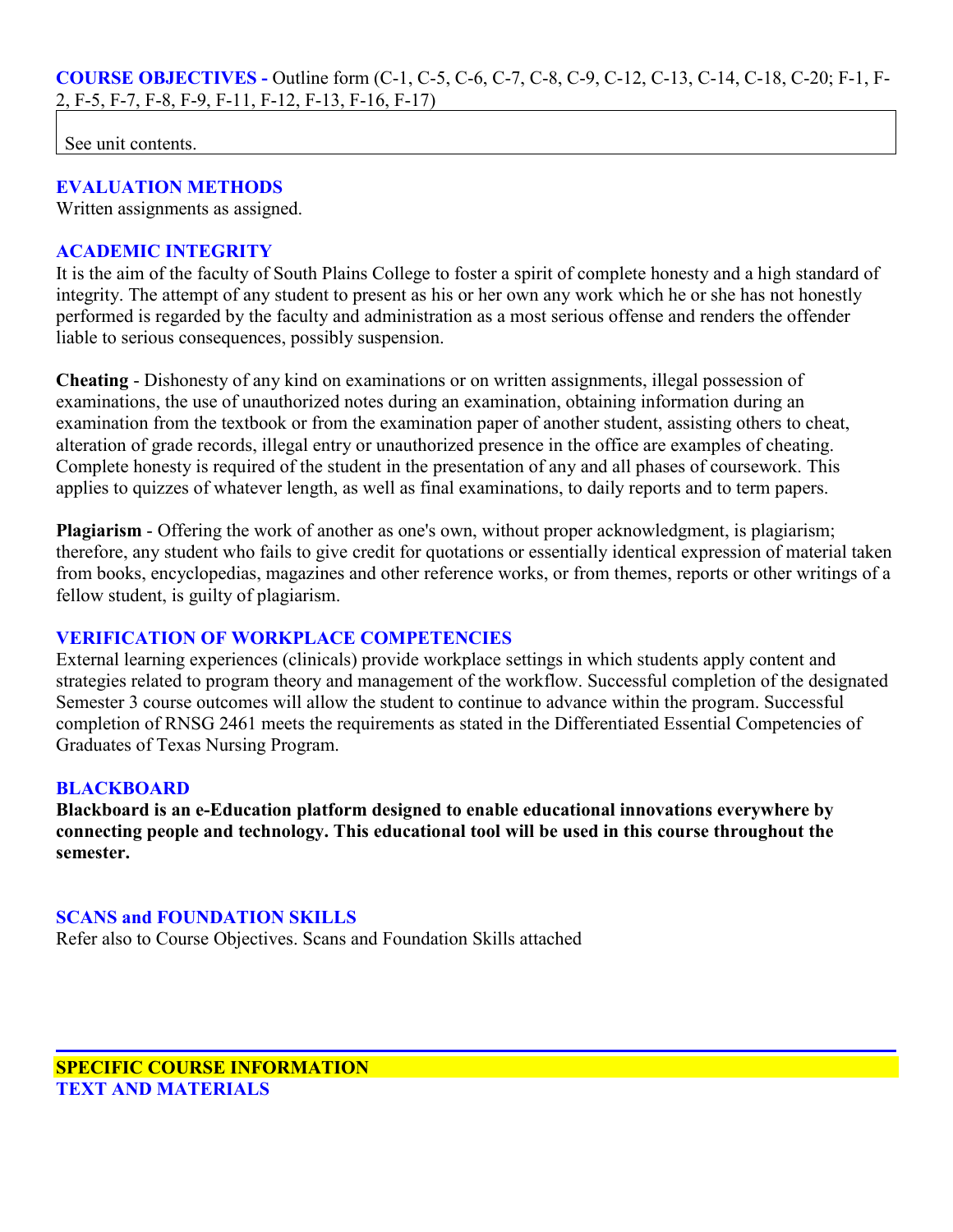Required Text

 Hinkle, J. Lippincott Course Point+ Enhanced for Brunner & Suddath's Textbook of Medical-Surgical Nursing (14th edition). Philadelphia, PA: J. B. Lippincott

Frandsen, Course Point+ Enhanced for Abrams Drug  $(12<sup>th</sup>$  edition) Lippincott.

Frandsen, Abrams' Clinical Drug Therapy (12<sup>th</sup> edition) Lippincott.

Carpenito, Nursing Diagnosis Handbook  $(15<sup>th</sup>$  edition) Lippincott.

Gahart, B. Intravenous Medications (Current Edition). St. Louis, MO: Mosby-Year Book, Inc.

Kee, J.L. Laboratory and Diagnostic Test (Current Edition). Upper Saddle River, NJ: Prentice Hall Health.

Smeltzer, S. & Bare, B. Brunner & Suddarth's Textbook of Medical Surgical Nursing (14<sup>th</sup> Edition) Philadelphia. Lippincott, Williams & Williams.

Taylor, Lillis, Lynn. Fundamentals of Nursing (Current Edition) Philadelphia. Lippincott, Williams, & Williams.

Textbooks from previous semesters are used as reference guides in this semester. Please continue to use these books throughout this semester.

Your choice of drug guide Medical Dictionary of Choice

#### **RECOMMENDED TEXTS**

Macklin, D. Math for Clinical Practice (Current Edition). Elsevier

Publication Manual of the American Psychological Association (Current Edition). (2001)

## **ADDITIONAL CLINICAL ITEMS**

Students should come to clinical prepared with pens, pencils, and completed paperwork submitted as assigned.

Students are required to follow the dress code as outlined in the SPC ADNP Student Handbook. Face mask will be required at both UMC and CMC. CMC also requires that a face shield be worn when in close proximity of the client.

**STUDENT SHOULD RETAIN A COPY OF ALL ASSIGNMENTS TURNED IN**. If an assignment turns up missing the student is responsible for turning in the copy or redoing the entire assignment if a copy was not retained.

A student must be prepared daily for clinical by:

#### **Clinical Hours are as follows:**

Wednesday: Clinical Prep…times vary according to student. Students **may not** go to the hospital before 1500. Thursday: Clinical day time from 0630 to 1530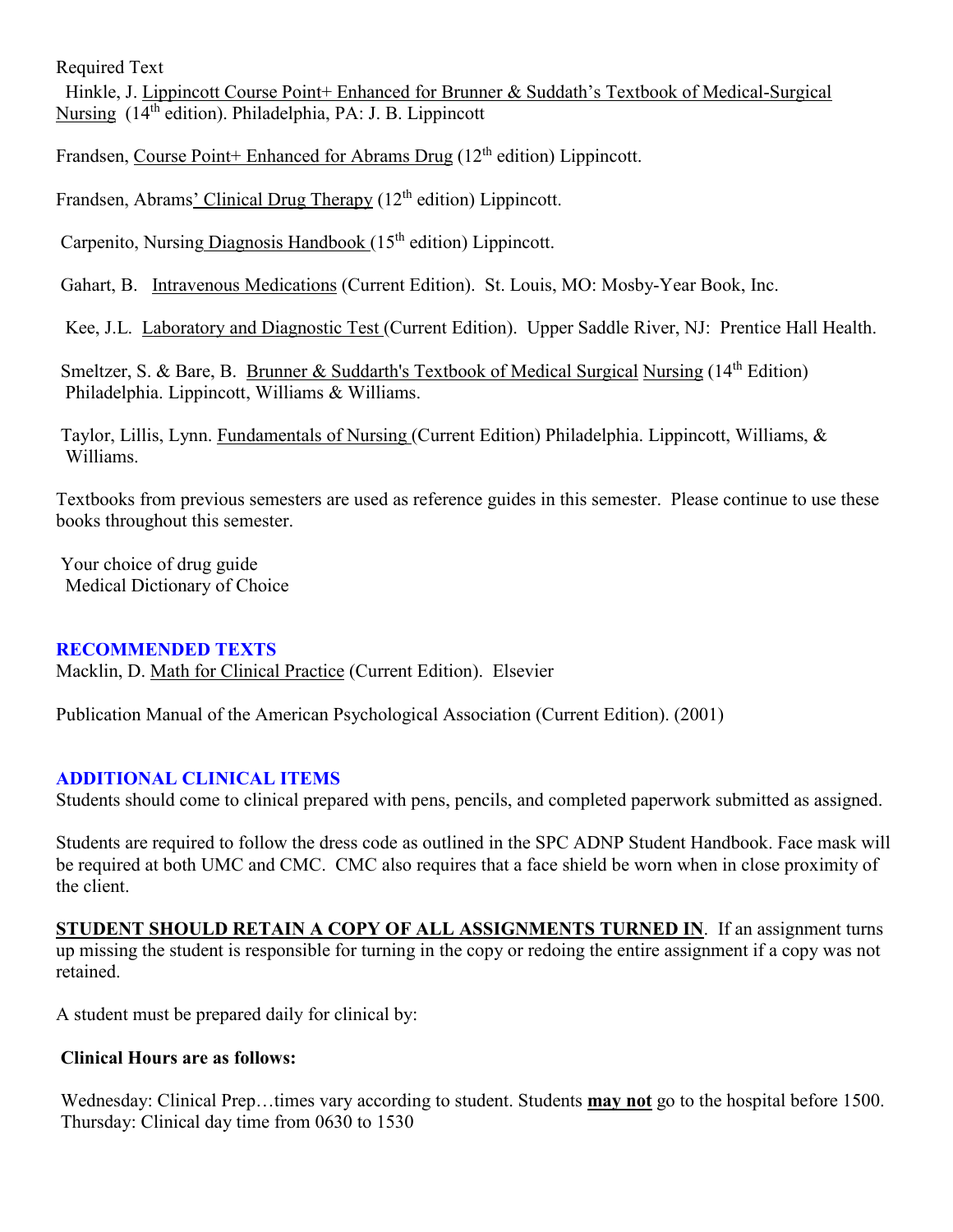Friday: Clinical day time from 0630 to 1200

Friday: Post Conference time 1300 to 1530 (All students required to attend or will fail for the week).

## **Due Thursday morning at 0630 via Blackboard:**

Patient Care Card (PCC) 100% complete, Medication page (page 9) 100% complete, Lab Sheet with at least Wednesday's lab results listed and labeled if abnormal with explanations of why abnormal. The above assignments are due at 0630 on Thursday morning via Blackboard.

## **Due Friday morning at 0630 via Blackboard:**

Database with Thursday sections completed. Lab Sheet with Thursday's lab results listed and labeled if abnormal with explanations of why abnormal. Patient Care Card (PCC) and Medication page [must be 100% complete] for any new patients picked on Thursday. If a new patient is picked up on Friday, then student will complete the PCC and Medication page and upload with completed paperwork on Tuesday.

## **Due Tuesday morning at 0800 via Blackboard:**

Full database with nursing process completed with top two nursing diagnosis typed out. Each nursing diagnosis must have three (3) interventions and three (3) rationales included.

# **ATTENDANCE POLICY (\*READ CAREFULLY)**

## **Class Attendance**

Students are expected to attend all classes in order to be successful in a course. The student may be administratively withdrawn from the course when absences become excessive as defined in the course syllabus.

When an unavoidable reason for class absence arises, such as illness, an official trip authorized by the college or an official activity, the instructor may permit the student to make up work missed. It is the student's responsibility to complete work missed within a reasonable period of time as determined by the instructor. Students are officially enrolled in all courses for which they pay tuition and fees at the time of registration. Should a student, for any reason, delay in reporting to a class after official enrollment, absences will be attributed to the student from the first class meeting.

Students who enroll in a course but have "Never Attended" by the official census date, as reported by the faculty member, will be administratively dropped by the Office of Admissions and Records. A student who does not meet the attendance requirements of a class as stated in the course syllabus and does not officially withdraw from that course by the official census date of the semester, may be administratively withdrawn from that course and receive a grade of "X" or "F" as determined by the instructor. Instructors are responsible for clearly stating their administrative drop policy in the course syllabus, and it is the student's responsibility to be aware of that policy.

It is the student's responsibility to verify administrative drops for excessive absences through MySPC using his or her student online account. If it is determined that a student is awarded financial aid for a class or classes in which the student never attended or participated, the financial aid award will be adjusted in accordance with the classes in which the student did attend/participate, and the student will owe any balance resulting from the adjustment.

(http://catalog.southplainscollege.edu/content.php?catoid=47&navoid=1229#Class\_Attendance)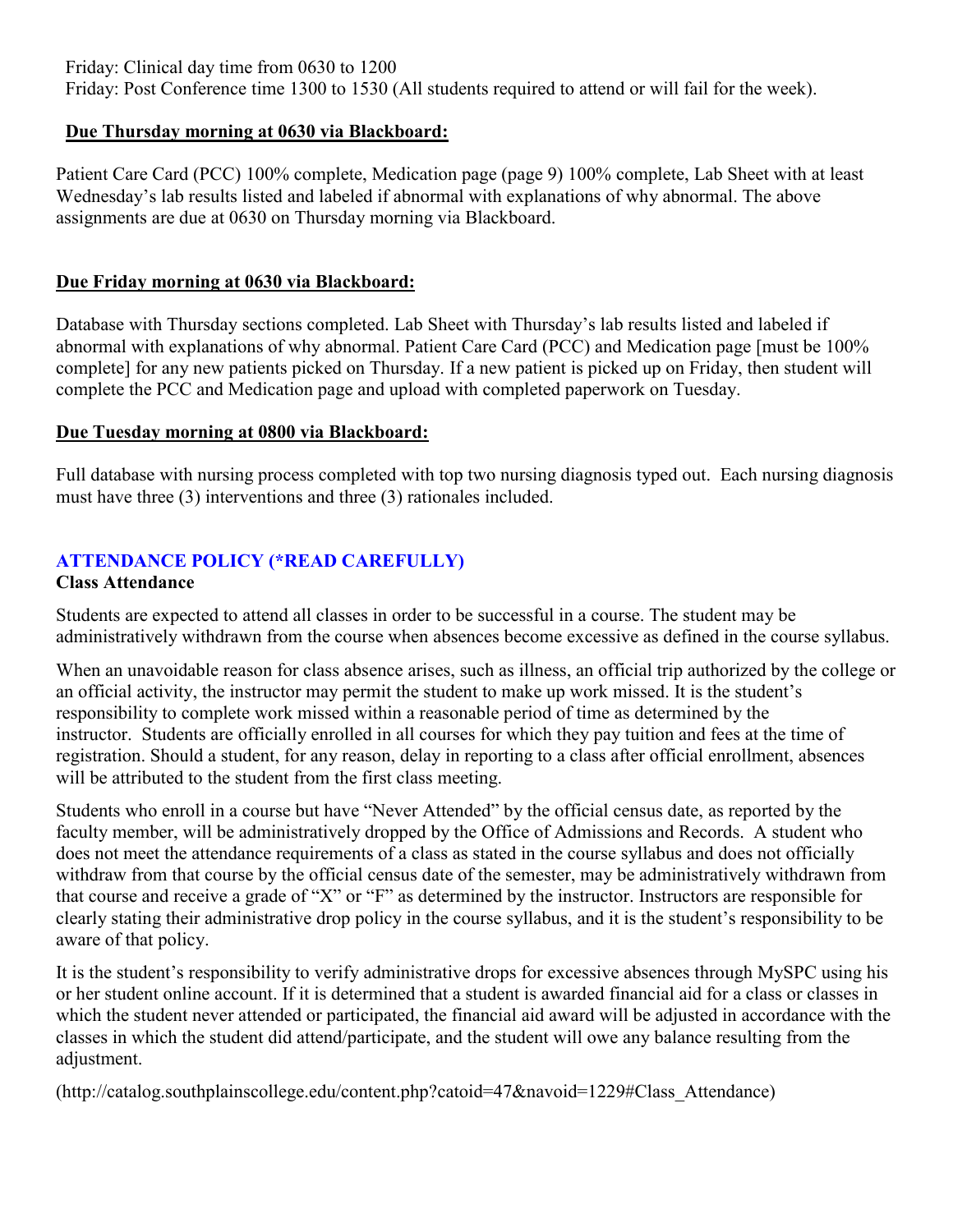Punctual and regular class attendance, as stated in SPC handbook, is required of all students attending SPC. There are no excused absences.

Students are expected to attend all scheduled days of clinical experience **including post conference**. In the event of illness, **it is the student's responsibility to notify your clinical instructor**. **The student must speak with an instructor when calling in sick.** Should the student miss one clinical day, a Contact Record will be completed. This record will indicate additional assignments required for completion. Should the student miss two days of clinical during a semester, he/she must immediately make an appointment to see the course leader. A second clinical absence will automatically result in the issuance of a Formal Learning Contract specifying the required assignment.

On the third absence from clinical experience, the student will automatically be given a failing grade in the nursing course.

Students are expected to attend all scheduled skills/computer lab experiences. A lab absence counts as a clinical absence.

If a student arrives after **0630 AM but before 0645, AM** he/she will be considered tardy in the clinical area, unless otherwise arranged. If a student arrives after **0645, AM** he/she will be sent home and considered absent.

For scheduled school events (i.e., TNSA), you must be in good standing academically in order to attend as an excused absence.

**Dropping a class** will be instructor initiated

If a student is not successful in RNSG 2461 the instructor will meet with the student to discuss which class(es) will be dropped and which class(es) a grade will be assigned. (RNSG 1443)

#### **Withdrawing from all classes**

If a student wishes to withdraw from all courses, they should initiate that process with the Advising Office. They can schedule an appointment with an advisor by visiting [http://www.southplainscollege.edu/admission](about:blank)[aid/advising/spcadvisors.php](about:blank) or by calling 806-716-2366.

## **Schedule Change (after late registration and before census date)**

To make a schedule change after late registration (August 30) and before the census date (September 15), students should submit a **[Schedule](about:blank) Change Form.**

After late registration, adding a class requires instructor approval. If a student is requesting to be added to one of your courses and you approve, please email [registrar@southplainscollege.edu](about:blank) with your approval. This can take the place of signature on the Schedule Change Form that we have required in the past.

For additional information regarding schedule changes, drops and withdrawals, [click](about:blank) here.

#### **ASSIGNMENT POLICY**

All assignments must be completed by the assigned due date. Late and/or incomplete work will not be accepted and a grade of zero will be recorded. Assignments and skills missed due to an unexcused absence may not be made up. Assignments are due by the assigned dates and times in Central Standard Time (CST) on the class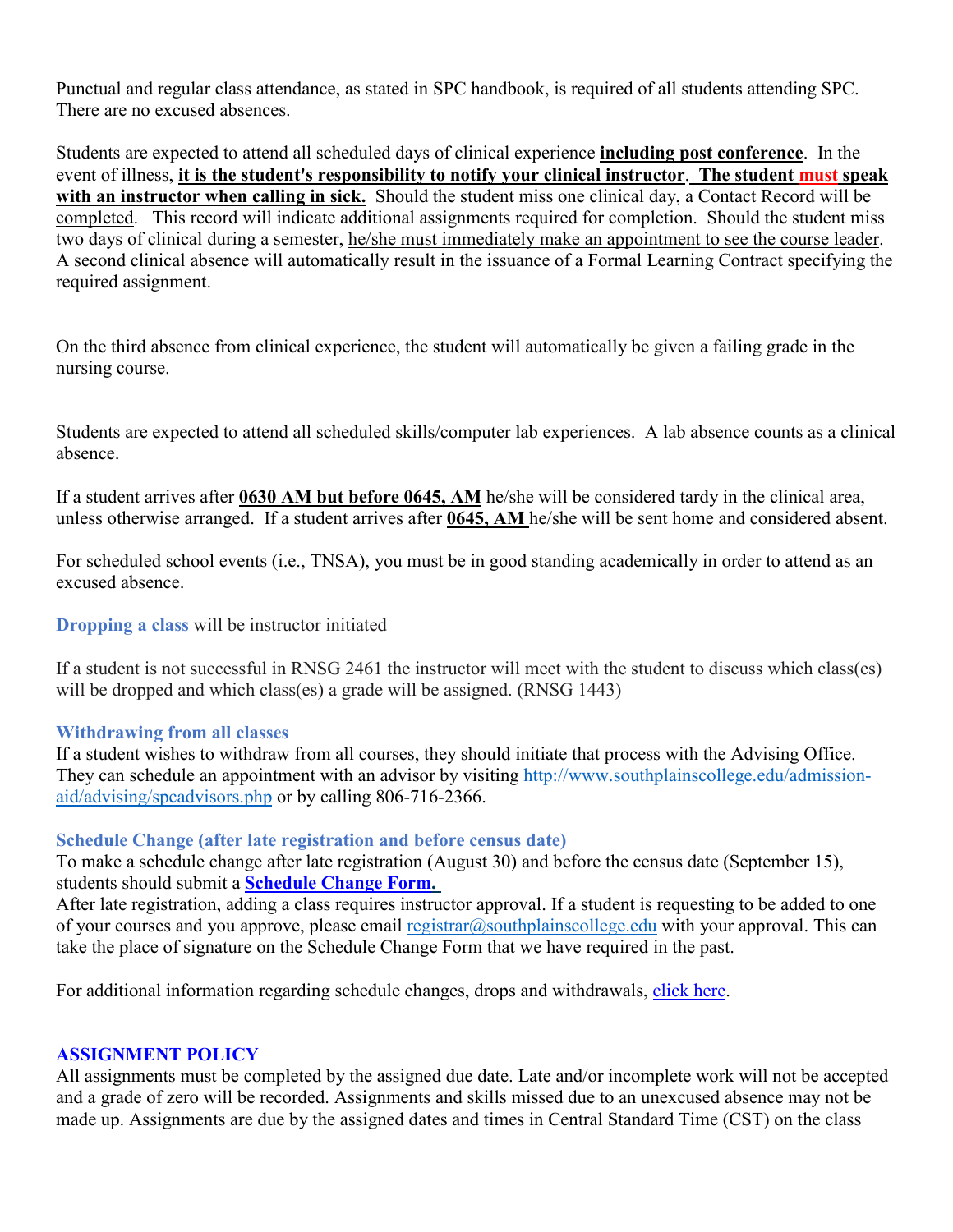schedule. Students should contact faculty prior to the due date and time if they anticipate material will be late. Please note contacting faculty will not guarantee the receipt of an extension for the assignment. Please allow enough time for preparation and submission of each assignment prior to the scheduled due date. All clinical paperwork must be done on forms provided in Blackboard. **NO EXCEPTION.** 

### **COMPUTER USAGE**

As computer technology in the field of health occupations continues to become more popular, computers will be used in this course for several assignments. All students have access to computers and printers on the South Plains College campus. Students will be expected to utilize computers to access assignments and classroom resources. All registered students are supplied with a working email account from South Plains College. In order to take exams, students must have their username and password.

## **ALL STUDENTS ARE EXPECTED TO KNOW THEIR SPC STUDENT USERNAME AND PASSWORD.**

#### **COMPUTER LAB USAGE**

The computer lab(s) on any campus may be used by students during scheduled open hours or as assigned by an instructor. Printer paper will not be provided for students to print materials, but students may seek assistance from faculty or staff to request lab paper from the college if needed. Lack of computer lab paper is not an excuse for not having homework assignments, skills lab sheets, or any other required documents. Students should come prepared for class.

### **GRADING POLICY**

Clinical will be graded on a Pass/Fail (P/F) basis:

## **COURSE SCHEDULE**

See Blackboard for semester calendar.

#### **COMMUNICATION POLICY**

Electronic communication between instructor and students in this course will utilize the South Plains College "My SPC" and email systems. We will utilize only phone calls to communicate with instructors. The instructor will not initiate communication using private email accounts. Students are encouraged to check SPC email on a regular basis each week of class. Students will also have access to assignments, web-links, handouts, and other vital material which will be delivered via the classroom website. Any student having difficulty accessing the classroom website or their email should immediately contact their instructor for direction. The instructor will work with any student to ensure the student has access to a computer on campus and can obtain the needed class content that is located on the course website.

### **CAMPUS CARRY**

#### 4.1.1.5 Campus Concealed Carry Statement

Texas Government Code 411.2031 et al. authorizes the carrying of a concealed handgun in South Plains College buildings by individuals and in accordance with Texas Government Code 411.209 (a). **All holders of a valid** Texas License to Carry may carry on their person a handgun that is concealed in accordance with Texas **Penal Code 46.03 (a-2).**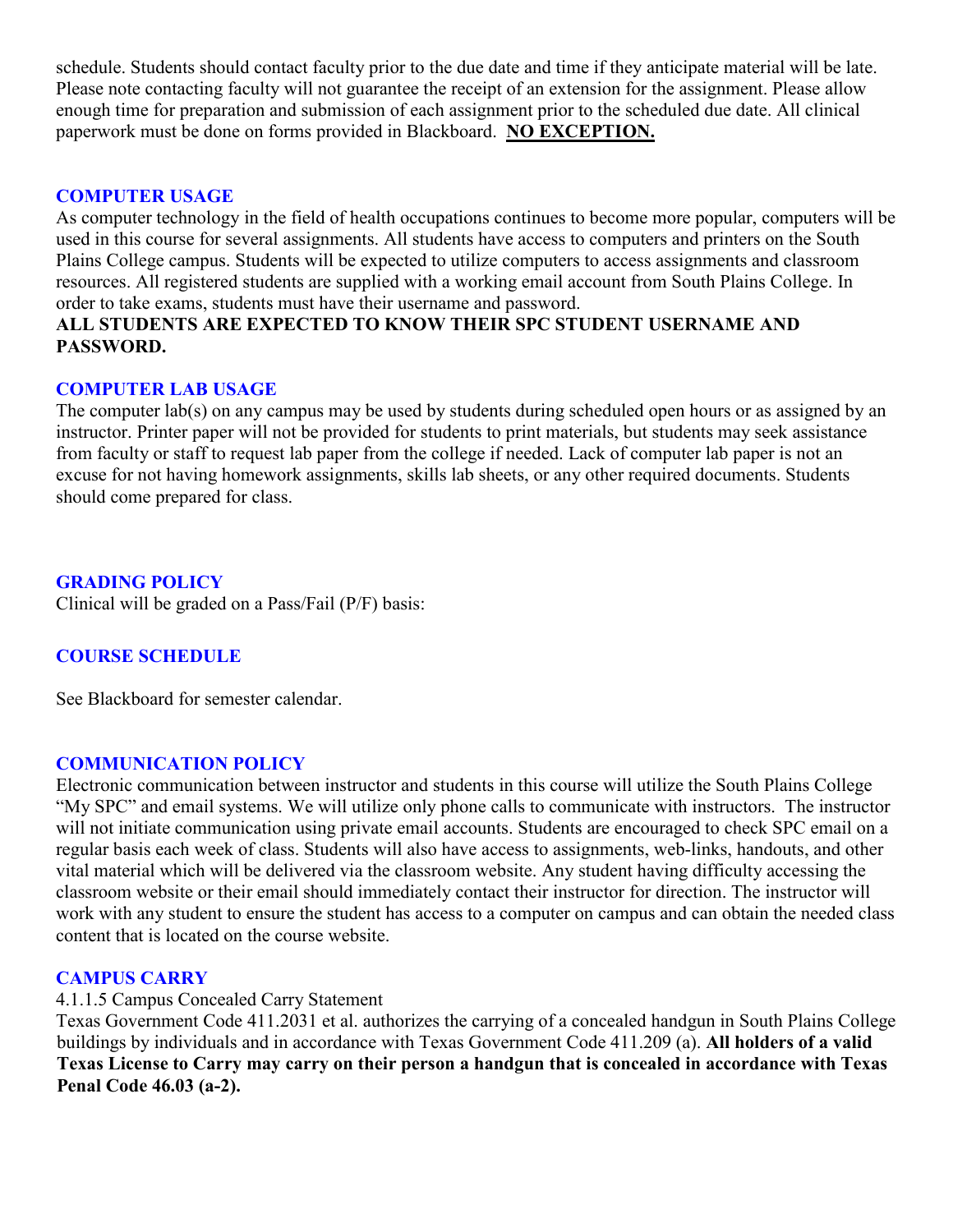Qualified law enforcement officers or those who are otherwise authorized to carry a concealed handgun in the State of Texas are also permitted to do so. Pursuant to Penal Code (PC) 46.035 and South Plains College policy. Individuals may not carry a concealed handgun in restricted locations. For a list of locations and Frequently Asked Questions, please refer to the Campus Carry page at: [http://www.southplainscollege.edu/campuscarry.php](about:blank) [Concealed](about:blank) Carry (Also Known as Campus Carry) FAQs. What is Senate Bill 11, sometimes known as Campus Carry? Texas Senate Bill 11 allows for the carrying of concealed handguns on Texas public institution campuses by individuals holding a valid Texas License to Carry (LTC) or Concealed Handgun License (CHL). www.southplainscollege.edu Report violations to the College Police Department at 806-716-2396 or 9-1-1.

# **Concealed Carry of any handguns is strictly prohibited in any clinical facility.**

# **NON-DISCRIMINATION STATEMENT**

South Plains College does not discriminate on the basis of race, color, national origin, sex, disability or age in its programs and activities. The following person has been designated to handle inquiries regarding the nondiscrimination policies: Vice President for Student Affairs, South Plains College, 1401 College Avenue, Box 5, Levelland, TX 79336. Phone number 806-716-2360.

# **PREGNANCY ACCOMMODATIONS STATEMENT**

If you are pregnant, or have given birth within six months, Under Title IX you have a right to reasonable accommodations to help continue your education. To activate accommodations, you must submit a Title IX pregnancy accommodations request, along with specific medical documentation, to the Director of Health and Wellness. Once approved, notification will be sent to the student and instructors. It is the student's responsibility to work with the instructor to arrange accommodations. Contact the Director of Health and Wellness at 806-716-2362 or email cgilster@southplainscollege.edu for assistance.

# **STUDENT CONDUCT**

Rules and regulations relating to the students at South Plains College are made with the view of protecting the best interests of the individual, the general welfare of the entire student body and the educational objectives of the college. As in any segment of society, a college community must be guided by standards that are stringent enough to prevent disorder, yet moderate enough to provide an atmosphere conducive to intellectual and personal development.

A high standard of conduct is expected of all students. When a student enrolls at South Plains College, it is assumed that the student accepts the obligations of performance and behavior imposed by the college relevant to its lawful missions, processes and functions. Obedience to the law, respect for properly constituted authority, personal honor, integrity and common sense guide the actions of each member of the college community both in and out of the classroom.

Students are subject to federal, state and local laws, as well as South Plains College rules and regulations. A student is not entitled to greater immunities or privileges before the law than those enjoyed by other citizens. Students are subject to such reasonable disciplinary action as the administration of the college may consider appropriate, including suspension and expulsion in appropriate cases for breach of federal, state or local laws, or college rules and regulations. This principle extends to conduct off-campus which is likely to have adverse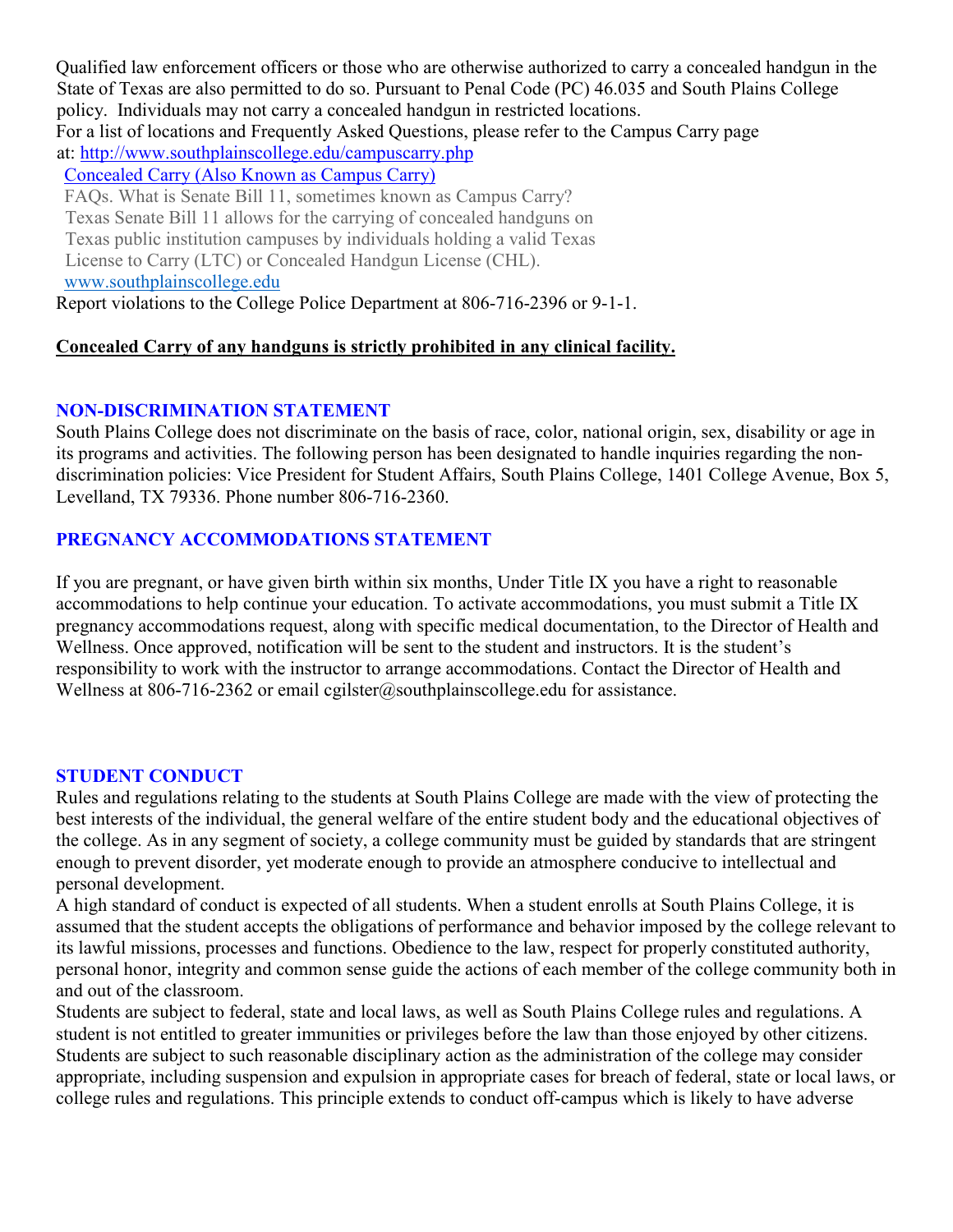effects on the college or on the educational process which identifies the offender as an unfit associate for fellow students.

Any student who fails to perform according to expected standards may be asked to withdraw. Rules and regulations regarding student conduct appear in the current Student Guide.

## **SPECIAL REQUIREMENTS (\*Read Carefully)**

- Students must present the signature page acknowledging that the student has read and understands the content of syllabus, program and clinical handbook, grievance policy, and appeals process. (See Appendix).
- **Cell Phones** Cell phones are not allowed in clinical at all (this includes Wednesday, Thursday, and Friday). If a student is found with a cell phone, they will be sent home for the day and given a clinical absence.
- **Clinical Dress Code (refer to ADN Student Handbook) – S**tudents are required to wear the following:
	- **a. Tan uniform pants that fit and are not too tight**
	- **b. Tattoos must be covered while in SPC uniform**
	- **c. Green uniform shirt with SPC logo**
	- **d. Closed toed closed heel white shoes. Shoes may not have any other color on them. Shoes must be neat and clean.**
	- **e. Tan short sleeve T-shirt may be worn under green uninform SPC**
	- **f. Watch with a second hand (no smart watches are allowed in clinical)**
	- **g. Hair must be pulled back and secured off the collar.**
	- **h. Wedding bands, single stud earrings, no excessive jewelry allowed.**
	- **i. Stethoscope, scissors, name badge**
	- **j. Pen light**
	- **k. Students must be clean and bathed (no perfume or heavy makeup may be worn)**
	- **l. Students may wear tan warm-up jacket.**
	- **m. Mask at both UMC and CMC. CMC also requires that face shields be worn when in close proximity of the client.**
	- **If the dress code is not followed accordingly the student will be sent home and considered absent.**

# **ACCOMMODATIONS**

# **DIVERSITY STATEMENT**

In this class, the teacher will establish and support an environment that values and nurtures individual and group differences and encourages engagement and interaction. Understanding and respecting multiple experiences and perspectives will serve to challenge and stimulate all of us to learn about others, about the larger world and about ourselves. By promoting diversity and intellectual exchange, we will not only mirror society as it is, but also model society as it should and can be.

## **DISABILITIES STATEMENT**

Students with disabilities, including but not limited to physical, psychiatric, or learning disabilities, who wish to request accommodations in this class should notify the Disability Services Office early in the semester so that the appropriate arrangements may be made. In accordance with federal law, a student requesting accommodations must provide acceptable documentation of his/her disability to the Disability Services Office. For more information, call or visit the Disability Services Office at Levelland Student Health & Wellness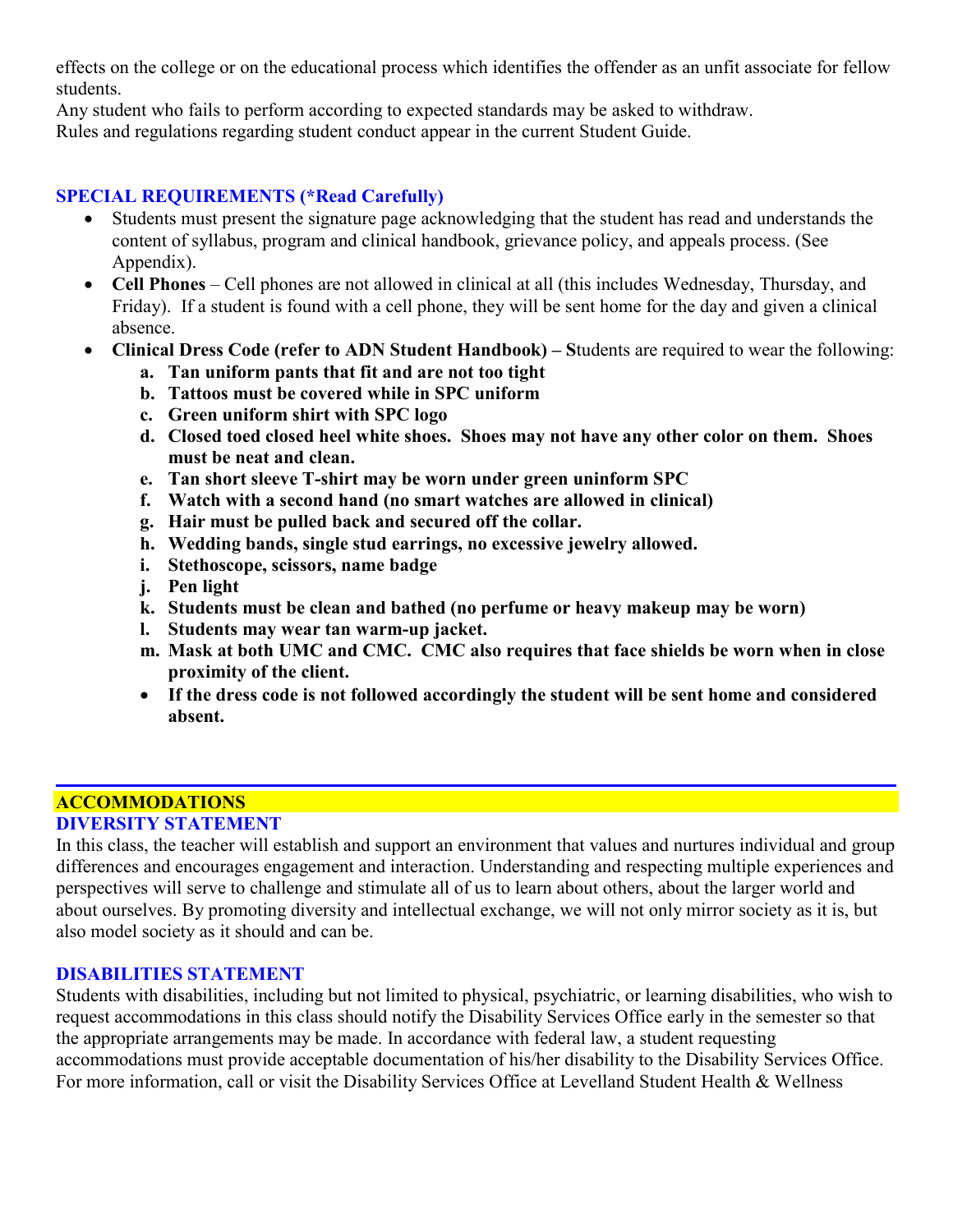Center 806-716-2577, Reese Center (also covers ATC) Building 8: 806-716-4675, Plainview Center Main Office: 806-716-4302 or 806-296-9611, or the Health and Wellness main number at 806-716-2529.

# **EMERGENCY MESSAGES**

The student should notify his/her family that in case of an emergency during normal class schedule, they should call the Nursing Office at (806)716-2391 or (806)716-2193. Class will not be interrupted unless it is an emergency, so they must identify themselves and say it is an emergency to get immediate action. The student should notify his/her family that in the case of an emergency during clinical rotations, they should call and leave a message or text (who they are and who they need to get in touch with for an emergency) to the number or numbers provided to them in the clinical course syllabus and/or on the clinical course schedule.

### **FOUNDATION SKILLS**

## **BASIC SKILLS–Reads, Writes, Performs Arithmetic and Mathematical Operations, Listens and Speaks**

F-1 Reading–locates, understands, and interprets written information in prose and in documents such as manuals, graphs, and schedules.

F-2 Writing–communicates thoughts, ideas, information and messages in writing and creates documents such as letters, directions, manuals, reports, graphs, and flow charts.

F-3 Arithmetic–performs basic computations; uses basic numerical concepts such as whole numbers, etc.

F-4 Mathematics–approaches practical problems by choosing appropriately from a variety of mathematical techniques.

F-5 Listening–receives, attends to, interprets, and responds to verbal messages and other cues.

F-6 Speaking–organizes ideas and communicates orally.

## **THINKING SKILLS–Thinks Creatively, Makes Decisions, Solves Problems, Visualizes and Knows How to Learn and Reason**

F-7 Creative Thinking–generates new ideas.

F-8 Decision-Making–specifies goals and constraints, generates alternatives, considers risks, evaluates and chooses best alternative.

F-9 Problem Solving–recognizes problems, devises and implements plan of action.

F-10 Seeing Things in the Mind's Eye–organizes and processes symbols, pictures, graphs, objects, and other information.

F-11 Knowing How to Learn–uses efficient learning techniques to acquire and apply new knowledge and skills. F-12 Reasoning–discovers a rule or principle underlying the relationship between two or more objects and

applies it when solving a problem.

## **PERSONAL QUALITIES–Displays Responsibility, Self-Esteem, Sociability, Self-Management, Integrity and Honesty**

F-13 Responsibility–exerts a high level of effort and perseveres towards goal attainment.

F-14 Self-Esteem–believes in own self-worth and maintains a positive view of self.

F-15 Sociability–demonstrates understanding, friendliness, adaptability, empathy and politeness in group settings.

F-16 Self-Management–assesses self accurately, sets personal goals, monitors progress and exhibits selfcontrol.

F-17 Integrity/Honesty–chooses ethical courses of action.

## **SCANS COMPETENCIES**

C-1 **TIME** - Selects goal - relevant activities, ranks them, allocates time, prepares and follows schedules. C-2 **MONEY** - Uses or prepares budgets, makes forecasts, keeps records and makes adjustments to meet objectives.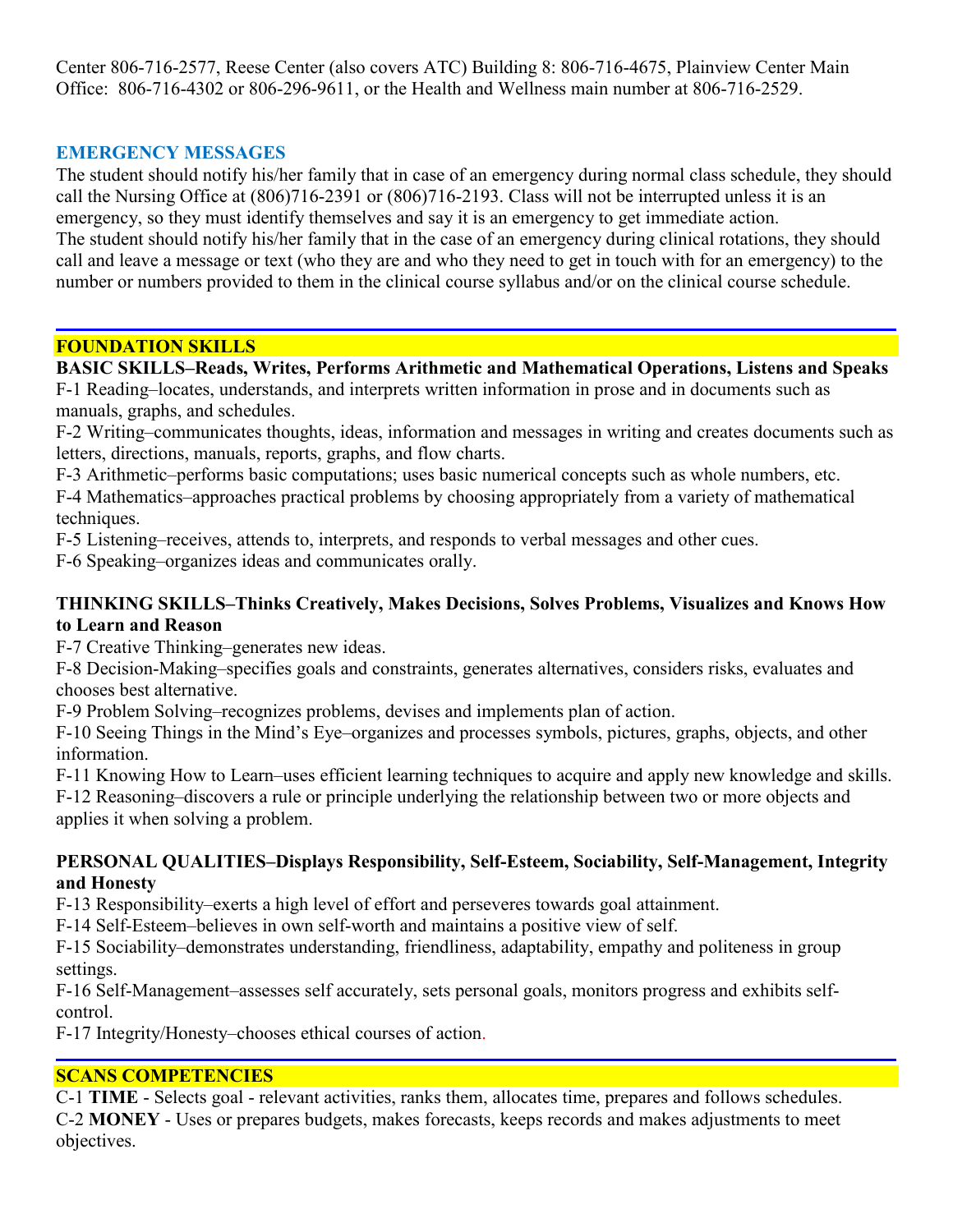C-3 **MATERIALS AND FACILITIES** - Acquires, stores, allocates, and uses materials or space efficiently. C-4 **HUMAN RESOURCES** - Assesses skills and distributes work accordingly, evaluates performances and provides feedback.

# **INFORMATION - Acquires and Uses Information**

- C-5 Acquires and evaluates information.
- C-6 Organizes and maintains information.
- C-7 Interprets and communicates information.
- C-8 Uses computers to process information.

## **INTERPERSONAL–Works With Others**

C-9 Participates as a member of a team and contributes to group effort.

C-10 Teaches others new skills.

C-11 Serves Clients/Customers–works to satisfy customer's expectations.

C-12 Exercises Leadership–communicates ideas to justify position, persuades and convinces others, responsibly challenges existing procedures and policies.

C-13 Negotiates-works toward agreements involving exchanges of resources; resolves divergent interests.

C-14 Works With Diversity–works well with men and women from diverse backgrounds.

# **SYSTEMS–Understands Complex Interrelationships**

C-15 Understands Systems–knows how social, organizational, and technological systems work and operates effectively with them.

C-16 Monitors and Corrects Performance–distinguishes trends, predicts impacts on system operations,

diagnoses systems performance and corrects malfunctions.

C-17 Improves or Designs Systems–suggests modifications to existing systems and develops new or alternative systems to improve performance.

# **TECHNOLOGY–Works with a Variety of Technologies**

C-18 Selects Technology–chooses procedures, tools, or equipment, including computers and related technologies.

C-19 Applies Technology to Task–understands overall intent and proper procedures for setup and operation of equipment.

C-20 Maintains and Troubleshoots Equipment–prevents, identifies, or solves problems with equipment, including computers and other technologies.

# **SPECIAL INFORMATION**

- Administration of medications must be performed accurately to pass clinical within the guidelines of SPC Nursing Policies and Texas Nurse Practice ACT. **MEDICATION MAY BE GIVEN ONLY WHEN THE INSTRUCTOR IS PRESENT.** A student must be prepared to safely give meds. If not, that student will be unable to give meds for that day. If a student is removed from med administration **more than two times,** that student will not pass the semester clinical experience. Students may only have medications for one patient at a time and must review the medication administration policy at the hospital.
- The clinical instructor will dismiss the student from the clinical setting if the student demonstrates unsafe clinical performance as evidenced by the following:
	- o Places a client in physical or emotional jeopardy.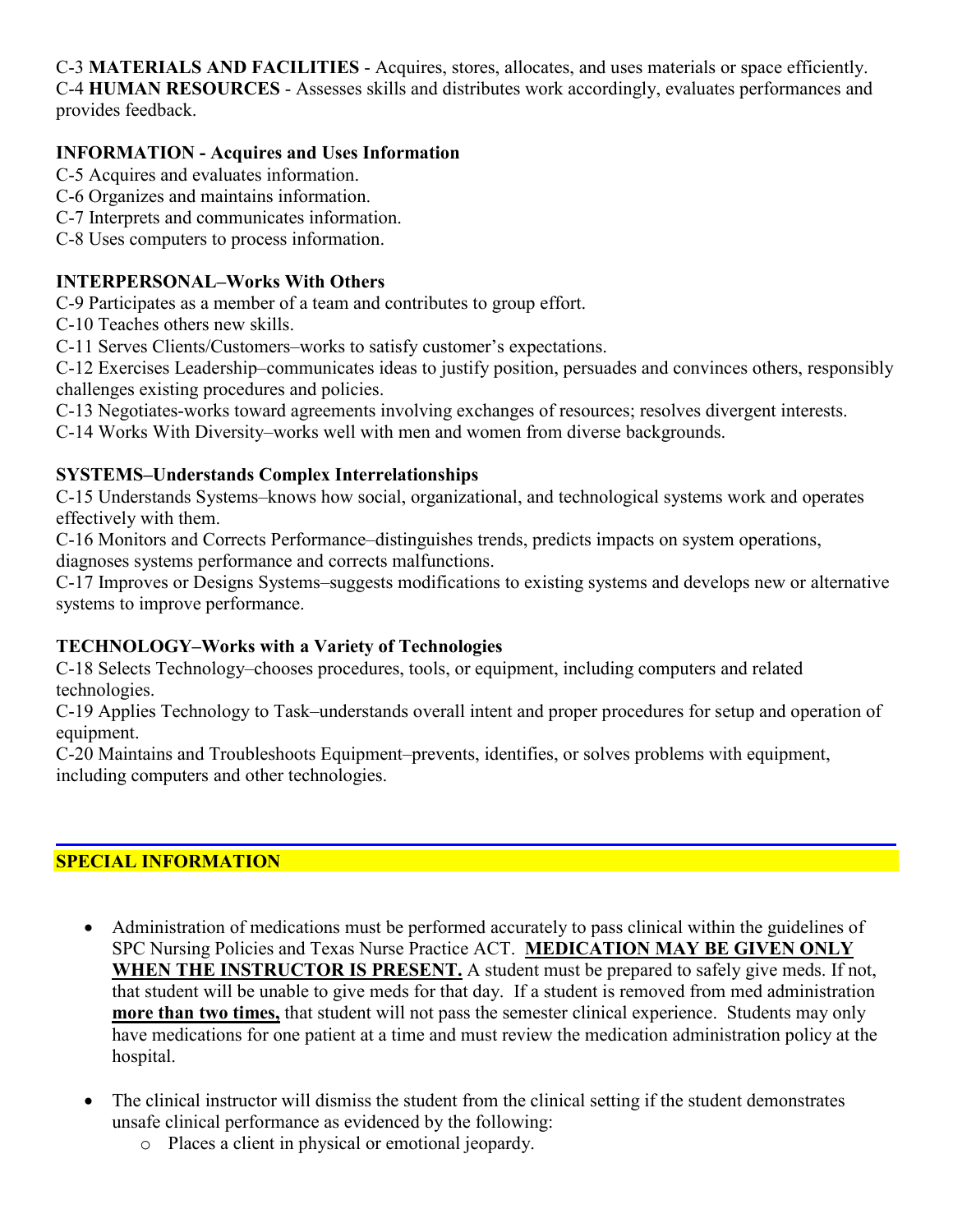- o Violates the HIPAA regulations.
- o Abuses their computer access at the various hospitals.
- o Inadequately and/or inaccurately utilizes the nursing process.
- o Violates previously mastered principles/learning/objectives in carrying out nursing care skills and/or delegated medical functions.
- o Assumes inappropriate independence in actions or decisions.
- o Fails to recognize own limitations, incompetence, and/or legal responsibilities.
- o Fails to accept moral and legal responsibility for his/her own actions; thereby, violating professional integrity as expressed in the Code for Nurses.
- o Unsafe practice:
	- Not familiar with drugs and side effects
	- Not familiar with lab work
	- Not familiar with SPC/clinical institutions procedures for administration of medications and other procedures
	- Not prepared for clinical
- o Failure to comply with SPC, SPC ADNP, and institutions policies and procedures.
- o Fails to assume care of the assigned patient.

## **REPEATED INCIDENCES WILL RESULT IN CLINICAL FAILURE**

• Students may go with TPCN to transfer a patient to another unit or if the patient is going for a procedure. Student may not stay with patient having a procedure because they are still responsible for their second patient on the unit.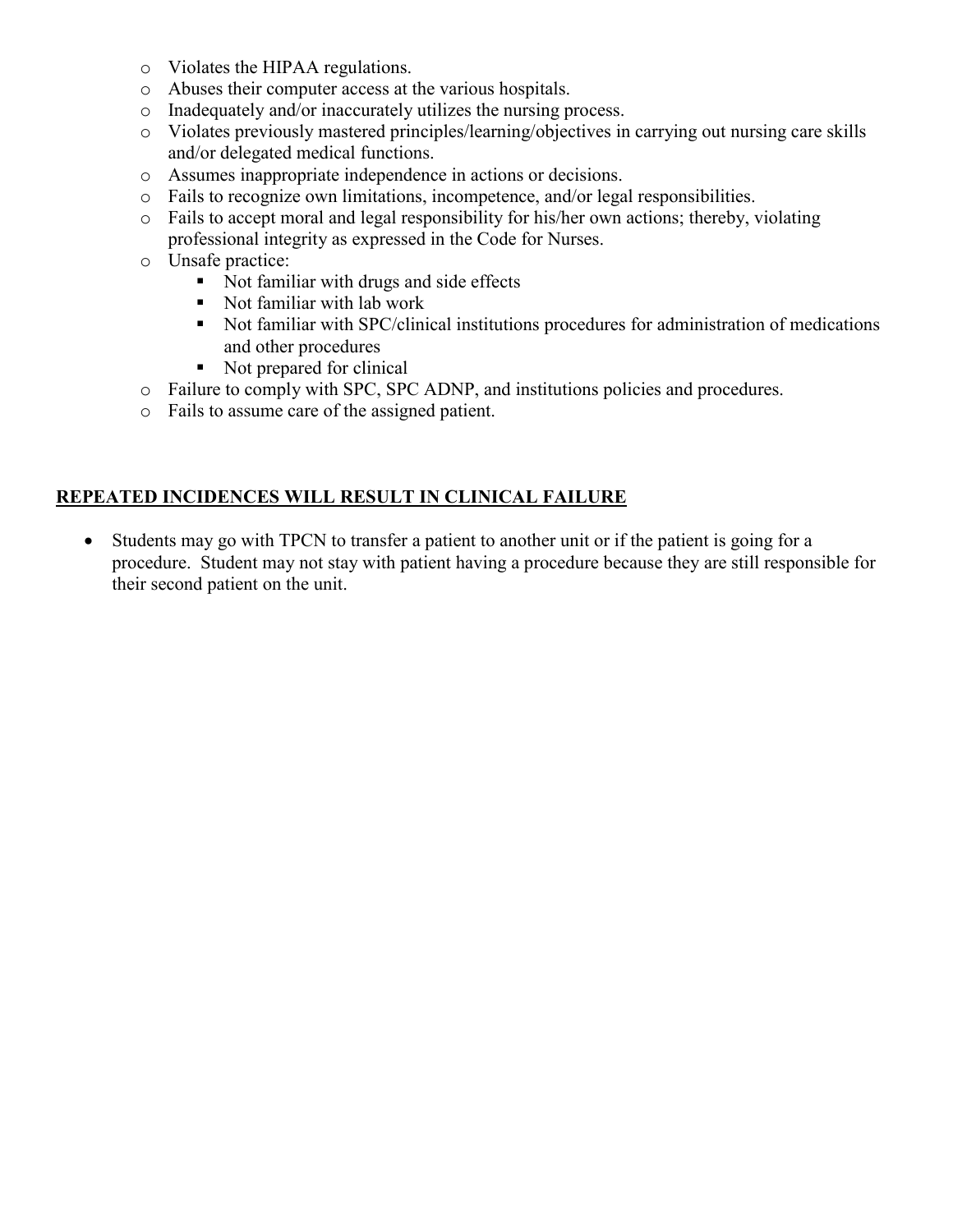## **APPENDIX**

# **B**

# **(ER/BIO GROUP PRESENTATIONS)**

# **(Information from this section included separately on Blackboard)**

**Will include students' groups, subjects to be research and presented on, due dates, and grading rubric.**